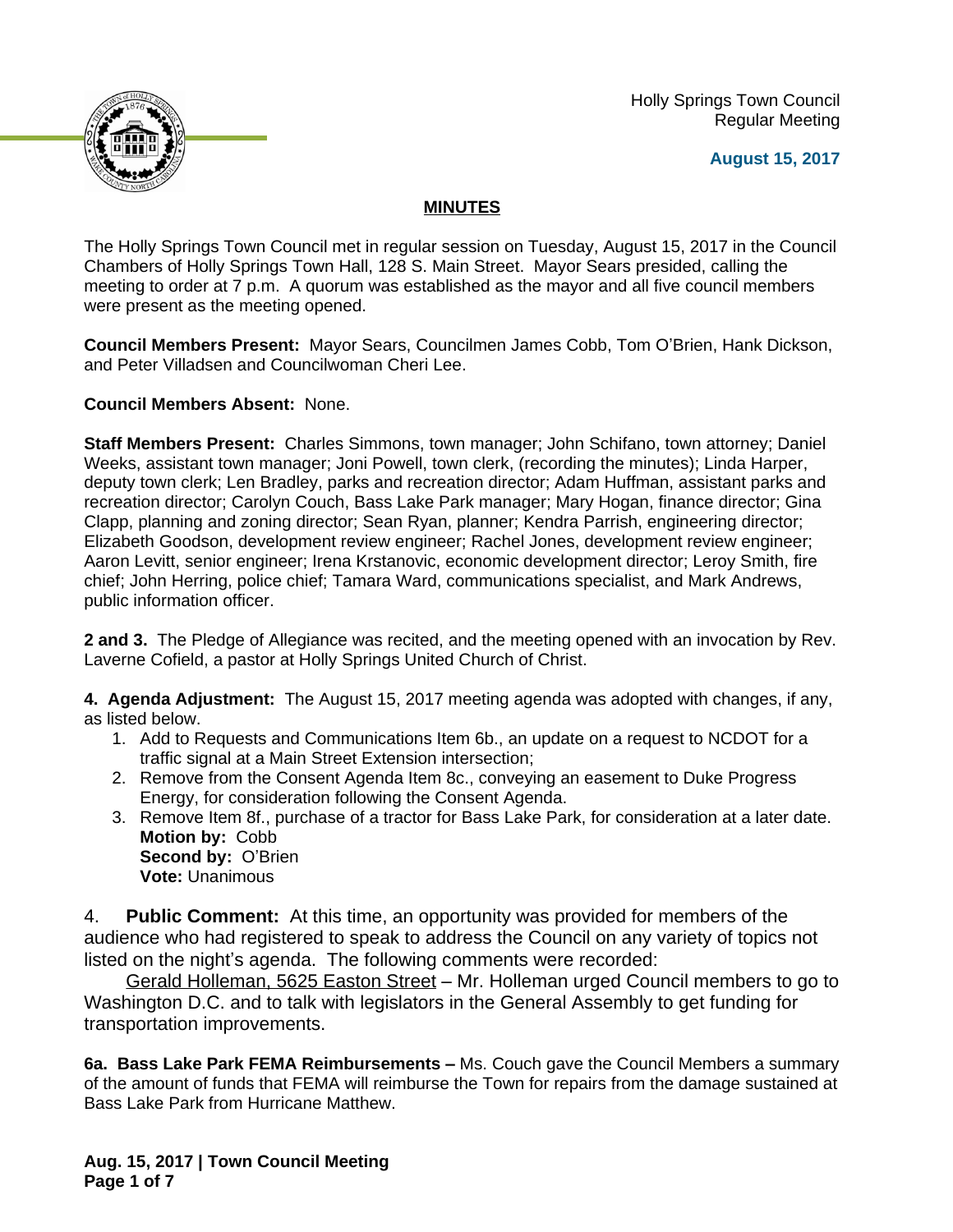Ms. Couch said repairs included so far are a temporary replacement parking lot and reconstruction of the mulch trail around the lake. The last portion of repairs will be to fix the stream channel. The question with the stream channel, as it is with the final replacement parking lot, is will FEMA reimburse the Town to return the property to pre-storm condition… or will FEMA reimburse the Town if the Town were to redesign the stream channel and the parking lot to new designs that might withstand a future Hurricane.

Obviously, the second option would cost more time and money, but in the long run it might be the better investment for both the Town and FEMA.

Ms. Couch also addressed the Council to update them on the ADA restrooms and shelter planned for Sugg Farm. She said the project is moving forward, and she is hopeful she will have more detailed information to share soon.

**Action:** None.

**6b. Main Street Extension Traffic Signal Update** – This item was added during agenda adjustment.

Ms. Parrish addressed the Council, announcing that The N.C. Department of Transportation has approved a traffic light at the new intersection of South Main Street, Ralph Stephens Road and Piney Grove-Wilbon Road.

The town and NCDOT are fast-tracking installation, slashing months off the usual time required by starting with wooden poles instead of custom-designed metal ones.

The extension of South Main Street to a realigned Piney Grove-Wilbon Road opened in early August, providing a new route through southwestern Holly Springs and alleviating traffic congestion on Avent Ferry Road. However, several accidents have occurred at the new intersection. Police said some drivers have failed to stop for stop signs on Ralph Stephens Road despite numerous warning devices.

Town officials received approval of the traffic light Tuesday morning, the day after submitting traffic count and accident data required to meet state criteria for a traffic light. To save time further, the town submitted engineering plans while DOT reviewed the town's request for a traffic light. Town officials believe timesaving measures could have a traffic light up and running in less than two months instead of the usual six to nine months.

Mr. Simmons said he was pleased with DOT's approval of the light and thanked state transportation officials for helping to expedite installation. "Safety is our overriding concern," he said.

Five accidents have been reported at the intersection. Accidents occurred even after the addition of message boards, rumble strips, additional stop signs, and other measures to attract drivers' attention.

During planning and design for Main Street extension, the town had asked for a traffic light for the intersection of Main Street, Piney Grove-Wilbon Road, and Ralph Stephens Road; however, traffic forecasts completed during design a few years ago did not show that the roadway met state criteria for a traffic light. Therefore, the town and DOT agreed to a new analysis after opening that would use actual traffic counts.

In response to accidents, the town moved immediately on the new analysis.

The town built the Main Street extension and intersection in partnership with NCDOT. The roadway will be part of the state's transportation system. That is why DOT has final say over road design and the traffic control plan. DOT provided most of the funding for the roadway through federal grants.

Ms. Parrish pointed out that, while the new intersection received much of the news attention, the bigger news is that the road project performed as expected to relieve traffic on Avent Ferry Road. Officials estimate that 70% of the morning and evening commuter traffic has been rerouted away from Avent Ferry Road, which should provide residents who live in subdivisions off Avent Ferry Road with much-needed traffic relief during rush hours.

**Action:** None.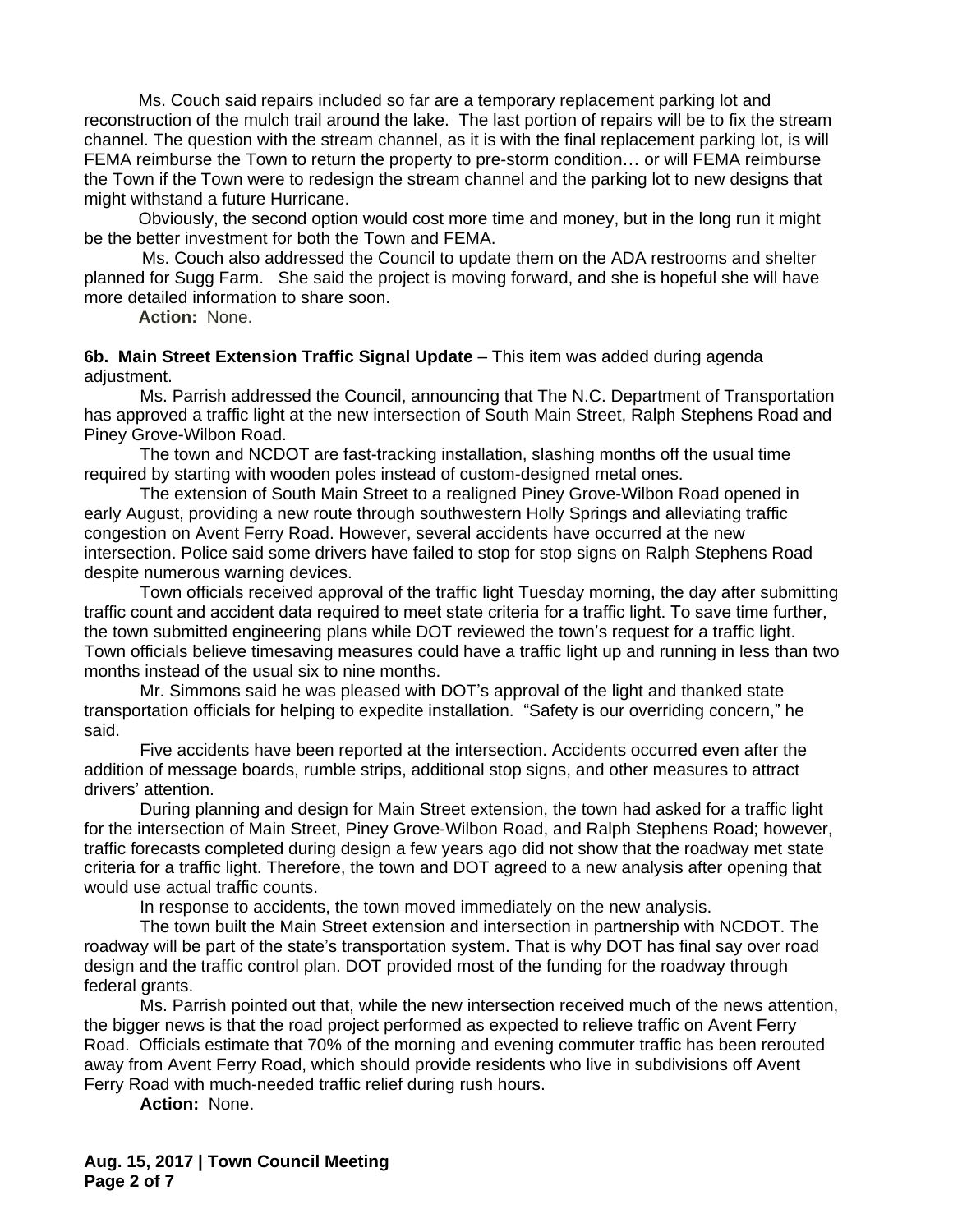**7a***.* **Public Hearing: 17-REZ-02, Trinity Creek –** Mr. Ryan said the Town has received a request to rezone properties within the Trinity Creek subdivision, a Development Option Subdivision approved in 2015. The request is to rezone approximately 156 aces acres located on the south side of New Hill Road from R-10: Residential Conditional Use to R-10 CU: Residential Conditional Use. The purpose of the rezoning is not to change the underlying zoning district, R-10, but to modify the conditions associated with the zoning. If approved, the new conditions will not change the development standards of the underlying R-10 district in terms of density, lot size and dimensions, or building setbacks. The conditions being modified relate to the architectural and landscaping commitments and were further detailed in agenda packets.

With that explanation completed, Mayor Sears opened the public hearing. The following input was recorded: None.

There being no input, the public hearing was closed.

**Action #1:** The Council approved a motion to accept the following statement as being true: *"The requested zone map change from R-10 CU to R-10 CU with modified conditions is consistent with the Vision Holly Springs Comprehensive Growth Plan since the Future Land Use Plan Map indicates this property as Residential, which allows for residential development between 2 and 8 units per acre, and the proposed R-10 CU: Residential Conditional Use District allows for single-family residential development with a maximum 2.5 dwelling units an acre which is appropriate for the subject properties since they are not located within a Community Growth Area."*

**Motion by:** Lee **Second by:** Cobb **Vote:** Unanimous.

**Action #2:** The Council approved a motion to adopt Zoning Ordinance 17-REZ-02 to approve and enact Zone Map Change Petition #17-REZ-02 to terminate the conditional use permit for 14-REZ-09 recorded in Wake County Registry Book 15811 page 552 and to change the zoning of 156.48 acres of Wake County PIN #0639413800; 0639425873; 0639427725; 0639522804; 0639612382; from R-10 CU: Residential Conditional Use to R-10 CU: Residential Conditional Use, as submitted by Crescent Holly Springs, LLC with the following conditions offered by the applicant:

1. Gross residential density will not exceed 2.5 units per acre.

2. Lots will not be less than 7,500 square feet in size.

3. Each house shall provide at least a standard two-car garage.

4. Vinyl siding shall be prohibited, except for accent elements of the façade, which will be limited to 20% of the total facade area.

5. Lots shall show house foundations of a colored parge coat over the entire foundation.

6. Each lot shall have the following landscape improvements in addition to the required street tree(s):

a. In the rear yard, the following landscaping will be required:

i. (1) Large Deciduous Tree (2" caliper)

b. Along the foundation of the front façade (including areas in the front yard if the Small Deciduous Tree option is chosen), the following landscaping will be required:

i. (6) Medium Shrubs (24" tall) and (14) Small Shrubs (18" tall)

 ii. Either (2) Small Evergreen Trees (4' tall) or (1) Small Deciduous Tree (1.5" caliper) c. The Trinity Creek Declaration of Covenants, Conditions, and Restrictions will require that each homeowner is responsible for maintaining the minimum landscaping requirements provided at each home.

7. Decorative garage doors, if front loaded.

8. Architectural shingles will be required.

**Motion by:** Dickson

Second by: Cobb

**Vote:** Unanimous.

*A copy of the* Zoning Ordinance #17-REZ-02 *is attached to these minutes.*

**Aug. 15, 2017 | Town Council Meeting Page 3 of 7**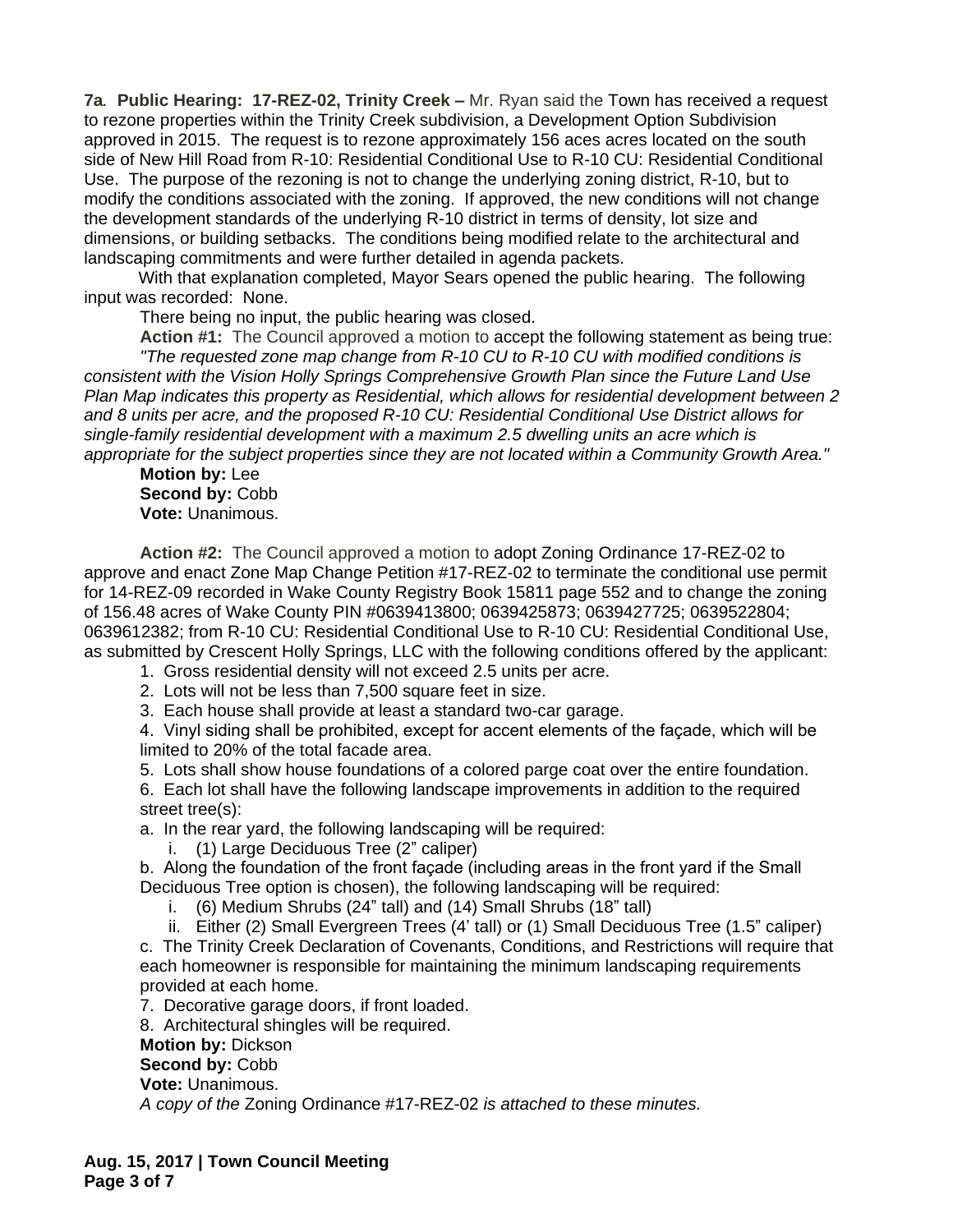**7b. Public Hearing: Annexation Ordinance A17-02 – Ms. Clapp said the Town has received a** petition for voluntary annexation of 23.64 +/- acres located along Bass Lake Road. The property owners are Herbert B. and Sharon Stephens, Glenn N. and Barbara Stephens, and James M. and Nancy S. Sears. The property is contiguous with city limits. The petition meets all the statutory requirements for annexations.

With that explanation completed, Mayor Sears opened the public hearing. The following input was recorded: None.

There being no input, the public hearing was closed.

**Action:** The Council approved a motion to adopt Annexation Ordinance A17-02, annexing 23.64 -/+ acres owned by Herbert B. and Sharon Stephens, Glenn N. and Barbara Stephens, and James M. and Nancy S. Sears, and more particularly described as Wake County Pin: 0658.97-0076 and 0658.96-4674, into the corporate limits of the Town of Holly Springs.

**Motion by:** O'Brien **Second by:** Cobb **Vote:** Unanimous. *A copy of the Annexation Ordinance A17-02 is attached to these minutes.*

**7c. 17-DDI-01 919 Marketing Downtown Development Agreement –** Ms. Krstanovic said a request for a Downtown Development Investment has been submitted by 919 Marketing business owner Mr. David Chapman for the property located at 102 Avent Ferry Road. In accordance with the Town's DDI Policy, he has requested that all Town development-related fees be waived and to be reimbursed up to 50% for public infrastructure that is required to be upgraded and added as a part of the Development Plan approval for the proposed new 3,735 square foot commercial building. The associated expenditure of public funds being considered is estimated at \$29,000.

The community will benefit from the expansion since jobs will be increased and the business will be retained in Holly Springs.

With that explanation completed, Mayor Sears opened the public hearing. The following input was recorded: None.

There being no input, the public hearing was closed.

**Action:** The Council approved a motion to enter into a Downtown Development Investment Agreement with 919 Marketing business owner David Champman for property located at 102 Avent Ferry Road to reimburse all Town development fees in an amount not to exceed \$17,000 and to reimburse up to \$12,000 in public infrastructure improvements for a total expenditure estimated at \$24,530.

**Motion by:** Dickson **Second by:** Cobb **Vote:** Unanimous.

*A draft copy of the 919 Marketing Downtown Development Investment agreement is attached to these minutes.*

**8. Consent Agenda:** The Council approved a motion to approve all items on the Consent Agenda. The motion carried following a motion by Councilman Cobb, a second by Councilman Dickson and a unanimous vote. The following actions were affected:

8a. Minutes - The Council approved minutes of the Council's regular and special meetings held in July.

8b. Budget Amendment, \$100,100– The Council adopted amendment to the FY 2017-18 budget in the amount of \$100,100 to cover reimbursement of Mills of Avent Ferry (Union Ridge) infrastructure reimubursement agreement. *A copy of budget amendments are attached to these minutes.*

8c. Duke Energy Progress Easement - This item was removed during agenda adjustment for consideration following the Consent Agenda.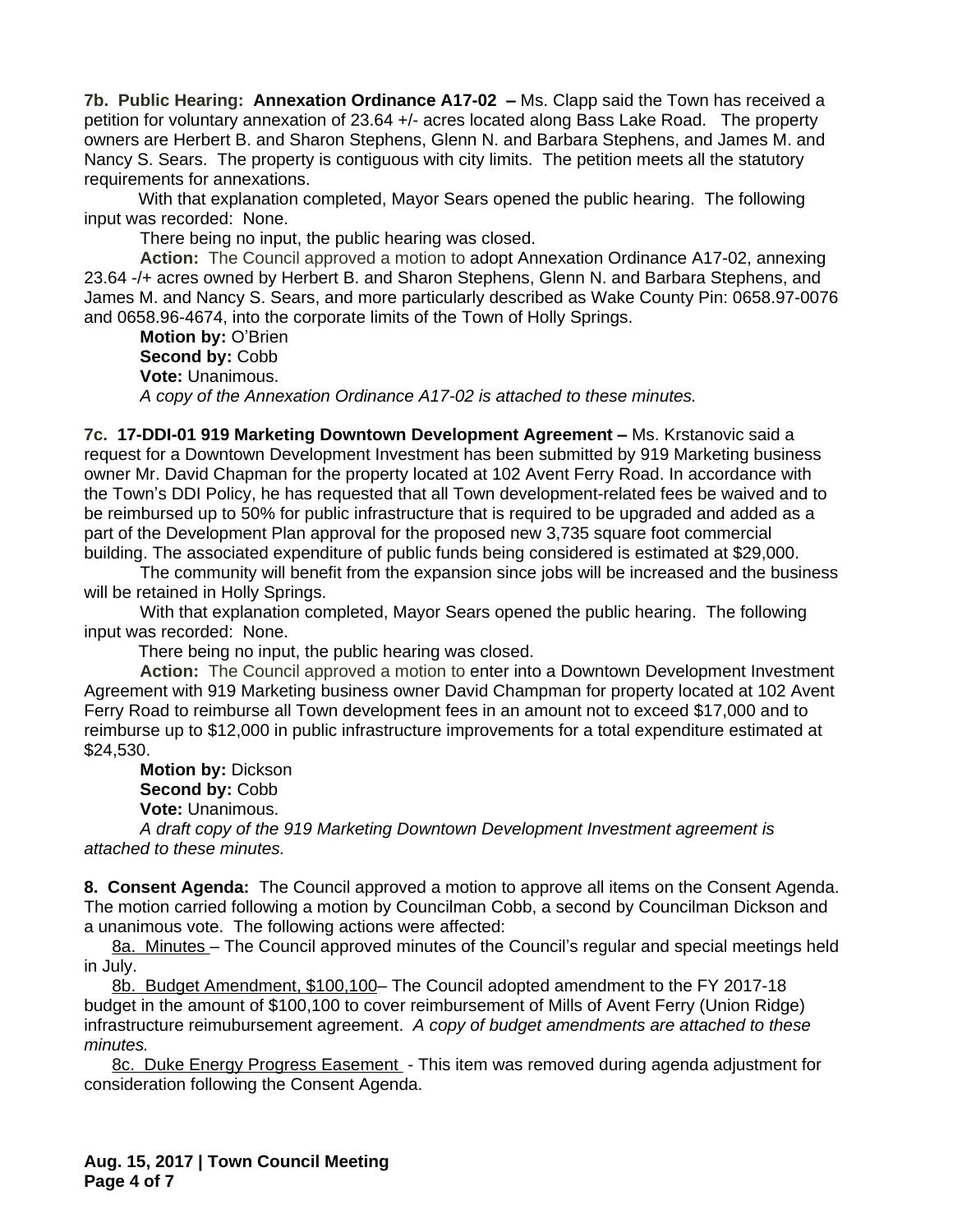8d. Wake Board of Education Agreement - The Council approved a contract with Wake Board of Education for staffing of emergency medical services personnel at home high school football games.

8e. Ting Park HVAC Agreement – The Council approved to Piedmont Service Group full service HVAC contact for Ting Park.

8f. Bass Lake Tractor Purchase – This item was removed during agenda adjustment and will be scheduled for a future Council meeting.

8g. Engineering Design and Construction Standards supplement #2 – The Council approved Engineering Design and Construction Standards supplement #2.

8h. Town's Tennis Program - The Council approved to enter into a contractual agreement with Brian Smith Sports, LLC to oversee the Town's tennis program.

8i. Budget Amendment, \$25,850 – The Council adopted an amendment to the FY 2017-18 budget in the amount of \$25,850 to cover costs of employee transfer to Facilities Maintenance Mechanic. *A copy of budget amendments are attached to these minutes.*

8j. Budget Amendment, \$16,592 – The Council adopted an amendment to the FY 2017-18 budget in the amount of \$16,592 to cover Southern Crossroads Infrastructure Reimbursement Agreement.*A copy of budget amendments are attached to these minutes.*

8k. Budget Amendment Report- The Council received monthly report of administrative budget amendments. *A copy of budget amendment report is attached to these minutes.*

8l. Main Street and Ballentine Street Projects - The Council approved to enter contract with Kimley-Horne in the amount of \$19,000 for a traffic impact analysis study for Main Street and Ballentine Street and adopt an associated budget amendment. *A copy of budget amendments are attached to these minutes.*

8m. Veolia Odor Control Contract Settlement – The Council approved to enter into settle agreement to close out 2016 Veolia odor control contract.

**Action:** At this time, the Council approved a motion to excuse Councilman Dickson from the meeting since he is employed with Duke Energy Progress that has a company policy prohibiting employees from voting on government matters that involve the company.

**Motion by:** Cobb **Second by:** O'Brien **Vote:** Unanimous.

**8c. Duke Energy Progress Easement** - The Council approved a motion to convey easement to Duke Energy Progress.

**Motion by:** Cobb **Second by:** Villadsen **Vote:** Unanimous

**Action:** The Council approved a motion to readmit Councilman Dickson into the meeting. **Motion by:** Cobb **Second by:** Lee **Vote:** Unanimous.

**9a. SAPI Resolution Amendment–** Ms. Clapp said the Town Council adopted Resolution #17-23 on May 16, 2017 specifying that staff is not to present any rezoning petitions to the Town Council for consideration for six months (through November 16, 2017) or the presentation of the SAPI findings, whichever comes first. Since the SAPI findings are now scheduled to be presented to the Council in January 2018, some Council members expressed a desire to extend the rezoning petition rule.

Ms. Clapp said Resolution #17-23.1 is an amended form of the original resolution that deletes the reference to six months altogether and adds that the SAPI findings will be presented

**Aug. 15, 2017 | Town Council Meeting Page 5 of 7**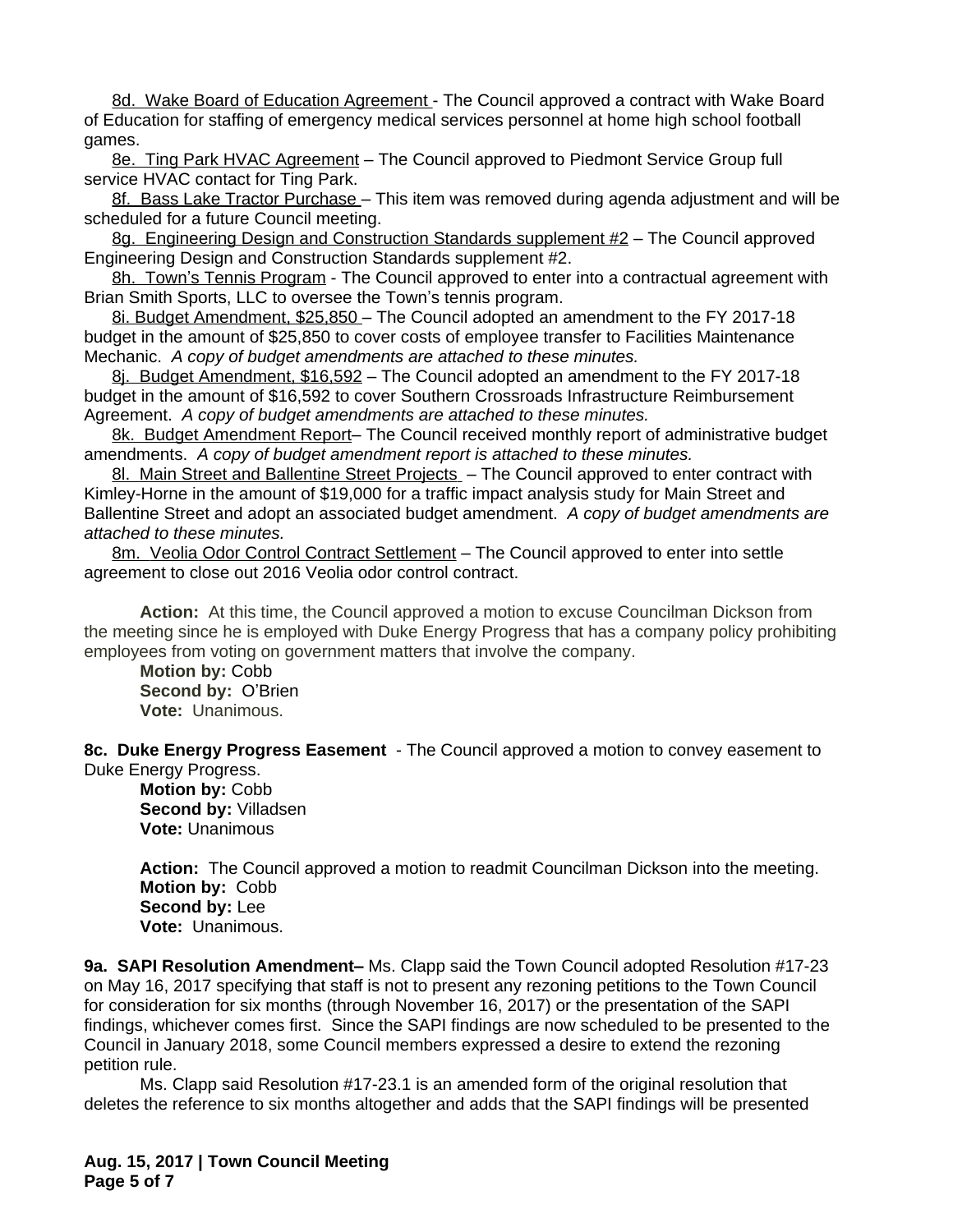and accepted by the Town Council before rezoning petitions in that area are brought forward to Council.

**Action:** The Council approved a motion to adopt Resolution 17-23.1 stating that no rezoning petitions will be brought forward to Town Council in the Southern Area Planning Initiative boundary until the SAPI study findings are presented and accepted by the Town Council.

**Motion by:** Villadsen Second by: Cobb **Vote:** Unanimous *A copy of Resolution 17-23.1 is attached to these minutes.*

**9b. Holly Springs Town Commons Project –** Mr. Levitt said the design for the Holly Springs Town Commons project is underway and construction is planned for late 2018. This project is located between Avent Ferry Road and Main Street, south of Ballentine Street. As downtown development requests continue to increase, with new developments come utility upgrades, sidewalk-, parking lot- and building additions/modifications as well as road/right of way widening and speed limit modifications.

He said the two streets in the described area are under NCDOT maintenance and include a portion of Main Street (S.R. 55) from Holly Springs Road to NC Bypass 55 (1.07 miles) as well as a portion of Avent Ferry Road (S.R. 1115) from Center Street to NC Bypass 55 (0.67 miles).

Adoption of this roadway by the Town of Holly Springs would give the Town more flexibility and control over how and when work in the Downtown Village District is completed, Mr. Levitt said.

Assuming maintenance also would give the Town more opportunities for street closures for festivals and events to create a more pedestrian-friendly downtown during events.

**Action:** The Council approved a motion to adopt Resolution 17-36 authorizing the Town to adopt a 1.07-mile portion of Main Street (S.R. 55) from Holly Springs Road to NC Bypass 55 and a 0.67-mile portion of Avent Ferry Road (S.R. 1115) from Center Street to NC Bypass 55 from the State-maintained highway system.

**Motion by:** Cobb **Second by: O'Brien Vote:** Unanimous *A copy of Resolution 17-36 is attached to these minutes.*

**9c. New Hill Apartments IRA –** Ms. Parrish said the New Hill Apartments project is preparing to start construction on 288 apartment units. The project consists of 12 garden-style buildings with surface parking, a clubhouse, swimming pool, garage buildings and storage units. The developer brought the Town the Kite development for the Holly Springs Town Center and also contributed to a large portion of the construction of Bennet Knoll Parkway.

The proposed product includes upgraded plumbing fixtures, which include WaterSense approved showerheads, toilets, and bathroom faucets. These type fixtures are EPA sponsored to meet criteria for efficiency and performance. The project also will be Holly Springs' first National Green Building Standard (NGBS) certified multifamily community. The NGBS is a third party company that verifies the community is built to achieve high efficiency performance in six key areas: Site Design, Resource Efficiency, Water Efficiency, Energy Efficiency, Indoor Environmental Quality, and Building Operation and Maintenance.

Based on these merits, staff and the Town Attorney have met with the developer several times and discussed a 20% reimbursement in the water and sewer capacity debt repayment fees, which are paid at building permit time. A 20% reimbursement is \$547,200.

**Action:** The Council approved a motion to enter an Infrastructure Reimbursement Agreement with the developer of New Hill Apartments for 20% reimbursement of water and sewer capacity fees.

**Motion by:** O'Brien **Second by:** Dickson **Vote:** Unanimous

**Aug. 15, 2017 | Town Council Meeting Page 6 of 7**